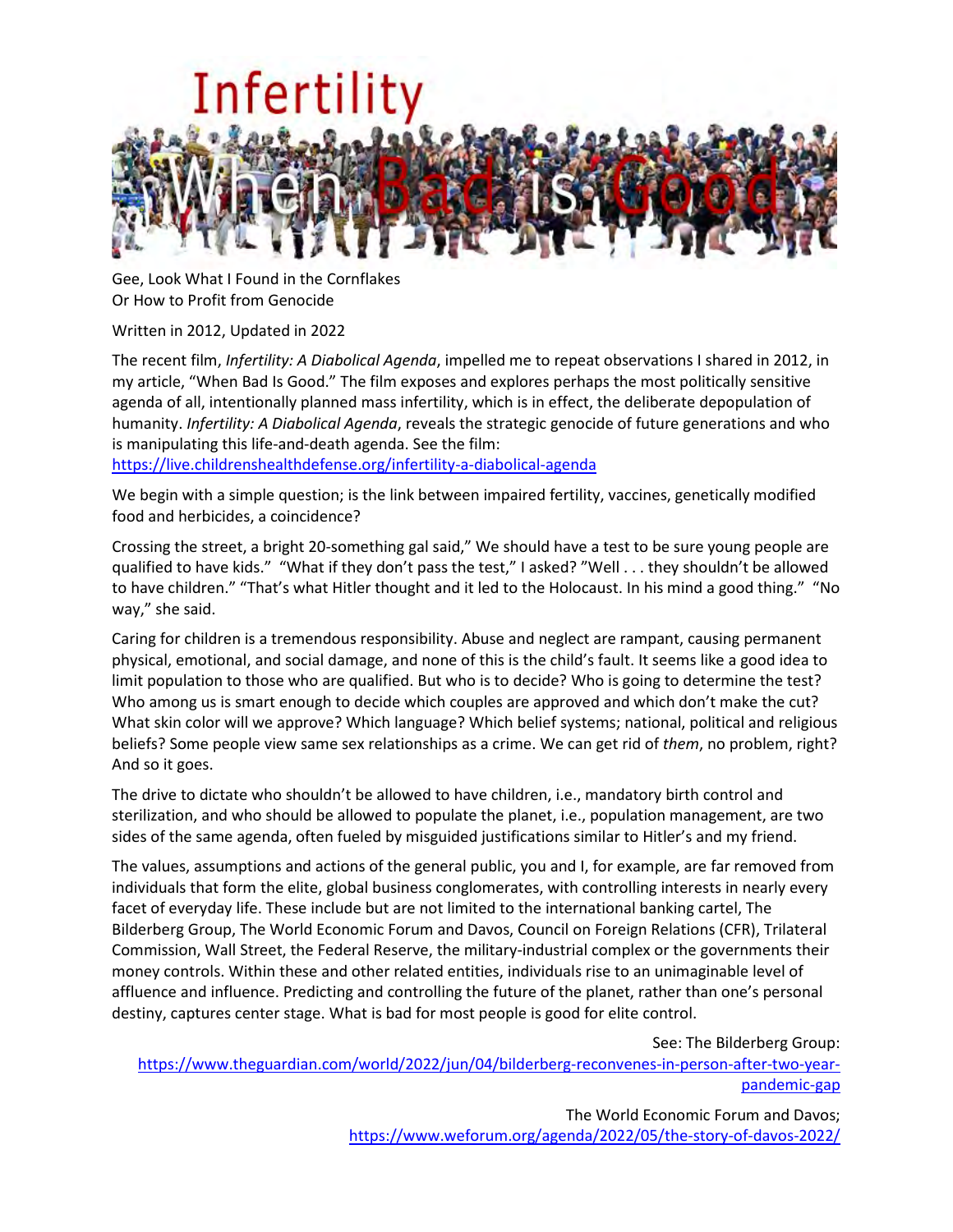The first to open my eyes to the completely different world views of the so-called elites and the commons, "When Bad Is Good," was John Taylor Gatto. John was voted Teacher of the Year in New York City and State in 1990, and is the author of *Dumbing US Down*, *Weapons of Mass Education*, and other works.

John described; what we see happening today is the continuation of the past, with technology and weaponized biology pushing the envelope. During the long 18th century (1685-1815), as part of a movement referred to as the Age of Reason, or the Enlightenment, thinkers in Britain, in France, and throughout Europe questioned traditional authority and embraced the notion that "humanity could be improved" through rational change. Rational change implied large-scale behavior modification through a system of indoctrination, conditioning, and control. Compulsory government schooling and purifying race-genetics, or *eugenics* are prime examples. We connect the dots that John describes as the evolve to their current expression, Technocracy and the Great Reset, with their "hidden agendas."

MM: The true purpose of compulsory government schooling is conditioning, conformity, rows of chairs, routine, bells. Jerry Mander, author of. *The Four Arguments for the Elimination of Television*, uses the phrase, "form is content." The form of public schooling is its content.

J: Jerry is one of my heroes.

M: His insights, in my view, have never been equaled.

J: Television and compulsory schooling do the same thing but do it differently.

M: Marshall McLuhan said the true content of the television experience is the relationship we have to the box, not what is flickering on the screen. This notion that the form of the system, the structure, is that system's primary content, is your underlying thesis. You are not talking about math, reading, or history. You're talking about the structure being the real content–not learned–but deeply conditioned. Form is content. We're learning how to conform and part of this conditioning is to not question the structure.

J: The architects of institutional schooling were completely conscious of this. I've encountered some intriguing passages that state openly that habit and attitude training is imposed by the structure. This is what mass schooling is really all about. The first goal is to make people predictable so the economy can be rationalized. The very first purpose or goal of institutional schooling is to make people predictable.

Darwin was a big influence, but it's not the Darwin that is sold in school textbooks. It's not the fellow curious about nature. It's a fellow absolutely certain that animal trainers and plant breeders had discovered the operational truth of human life. And that they have supplied, I'm citing from Darwin's, *Descent of Man,* which is about twelve years after, *Origins of Species* and made a much bigger impact, than the overwhelming majority of human biology is fatally corrupted. It cannot be improved by crossbreeding because it's so far gone. And if we cross-breed the mass with the evolutionarily advanced this will drag everyone back into the swamp.

That book probably has caused more damage than any other piece of writing in human history. It was immediately adopted by the managerial classes of the planet. You had to find ways to lock up the evolutionarily retarded, to waste their time and set them against one another. And whatever you did, you kept them away from the good stuff! There was no evil intended--quite the reverse. They were taking human improvement into their own hands.

Let's start five centuries ago with John Calvin, who seemed to be the most influential theologian of the last 1,500 years. Calvin said clearly that the damned are many times larger in number than the saved. The ratio is about twenty to one. There are too many damned to overwhelm with force. So, you have to cloud their minds and set them into meaningless competitions with one another in ways that will eat up that energy.

Jump from Calvin to a thoroughly secular philosopher in Amsterdam, Benedict Spinoza. His book, *Tractate Religico Politicu,* published in 1670, had a huge influence on the leadership classes of Europe,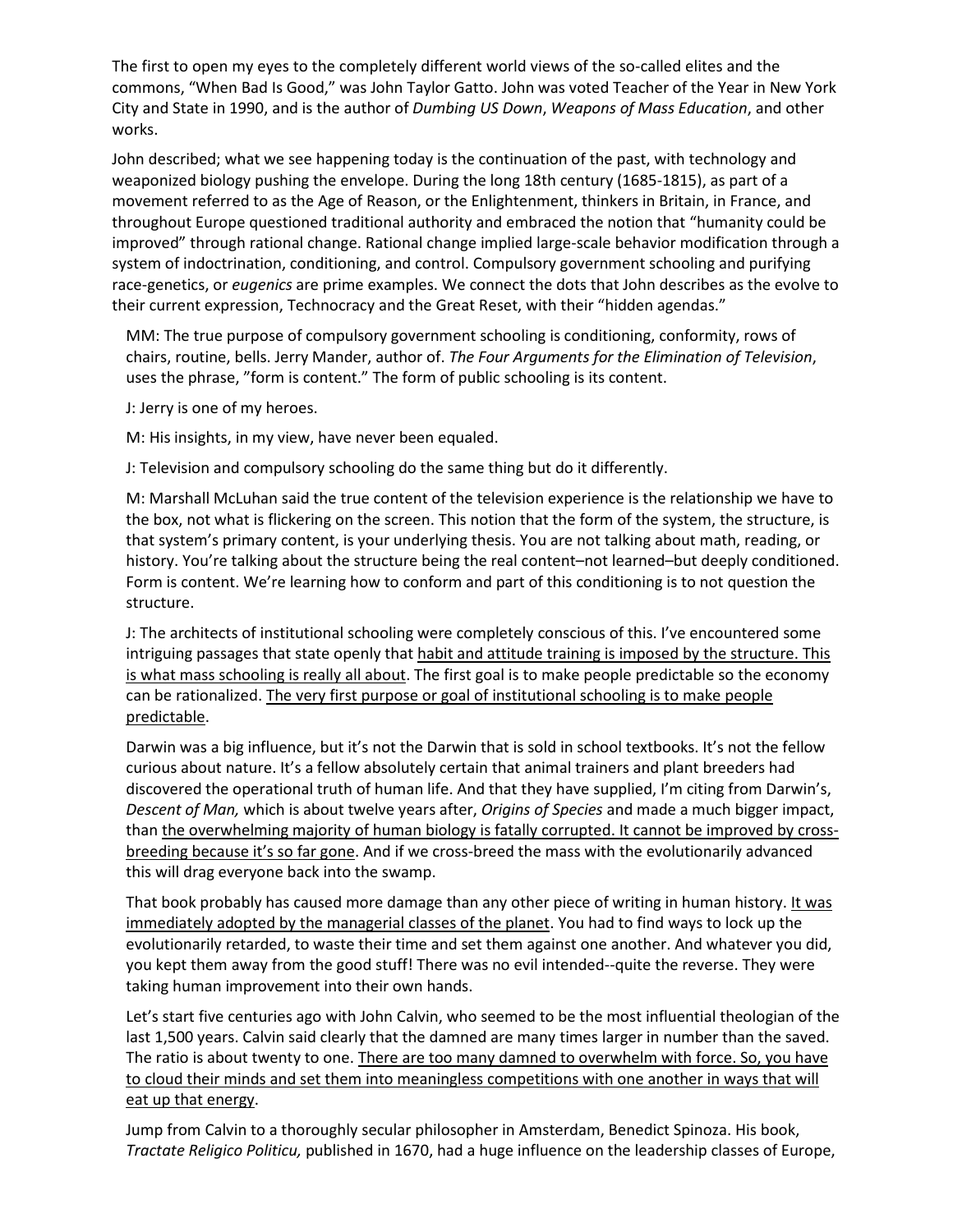the United States, and Asia. In it, he said it was nonsense to think people were damned or evil because there was no supernatural world. He also said there's an enormous disproportion between permanently irrational people who are absolutely dangerous and the people who have good sense [the self-appointed elite managers]. The ratio is about twenty to one. Spinoza actually says that an institutional school system should be set up as a "civil religion." It's a term you find common in early colonial writing because everyone read Spinoza. He said, we need a civil religion for two reasons. One, to eliminate official religion, which he says is completely irrational and dangerous. And two, to bind up the energies of these irrational twenty to one and to destroy their imagination.

In effect, Calvin and Spinoza said the same thing, but Spinoza said it directly. We have to destroy the imagination because it's only through the imagination that the maximum damage is unleashed. Otherwise, people can struggle against the chains, maybe even cause local damage, but they can't do much harm to the fundamental structure because they can't think outside of the box.

Jump from Spinoza, in 1670, to Johann Fichte, in Northern Germany, from 1807-1809, where the very first successful institutional schooling in the history of the planet, was established. Fichte called for a national system of training that would make it impossible for underlings to imagine any other way to do things. A decade later, Prussia had the first institutional form of mass schooling on the planet.

In 1820, Darwin said that people are biologically fixed in classes, and there is nothing you can do about it. Every one of these people said, in a sense, that what we call education isn't even possible. What we call' education is romantic nonsense.

Jump back to Germany at the University of Leipzig, in the 1870s, 1880s, and1890s, and we find the most important psychologist who ever lived. Bill Helm Voight emerged as the Father of Behavioral Psychology, Scientific Psychology. People from all over the world, including from the United States, came as disciples to study under Voight.

In addition to what Voight was teaching, a significant motivation for the multitude of students was that three little states in Northern Germany; Prussia, Saxony, and Hanover, are the only place in the world where something called a Ph.D. Degree existed. Americans by the thousands came to Germany to get a Ph.D. Degree. Literally, every college presidency of any significance in the United States, with the single exception of Cornell, was awarded a Prussian Ph.D. Every department head had a Prussian Ph.D. If not, you were marginalized. So*, this tiny military state in Northern Germany finds a way to seed the planet with its mandate that we must have a national system of training that makes it impossible for underlings to imagine any other way of doing things, other than the way they're told.*

Darwin said we were insane to try to invest people with inferior IQs in positions of responsibility. We are not talking about a fringe intellectual position. This was the dominant plan for how to run a society in the early 19th century. Once you know this – you view both the form and content of public education very differently.

This is the leadership point of view. It's come from the great intellectuals of human history, an unbroken stream of them. All the romantic stuff is for the middle class, lower-middle-class. It's the stuff for boobs.

John Taylor Gatto

"Nothing personal. Just good business" Vito Corleone

Catherine Austin Fitts paraphrased Gatto's history lesson by saying; "There are farmers, and there are cows and pigs." The ultimate role farmers is to keep livestock in their pens. Who wants a cow walking in the living room? Racism, eugenics, social class, compulsory schooling, much of organized religion, etc., fall under this model. Now, imagine that you are a farmer. You see the care and destiny of the planet as your responsibility, and you have the power, money and influence to do something about it. In other words, you are a Bill Gates or leader in the World Economic Forum, or similar networks of self-appointed global managers. What would you do?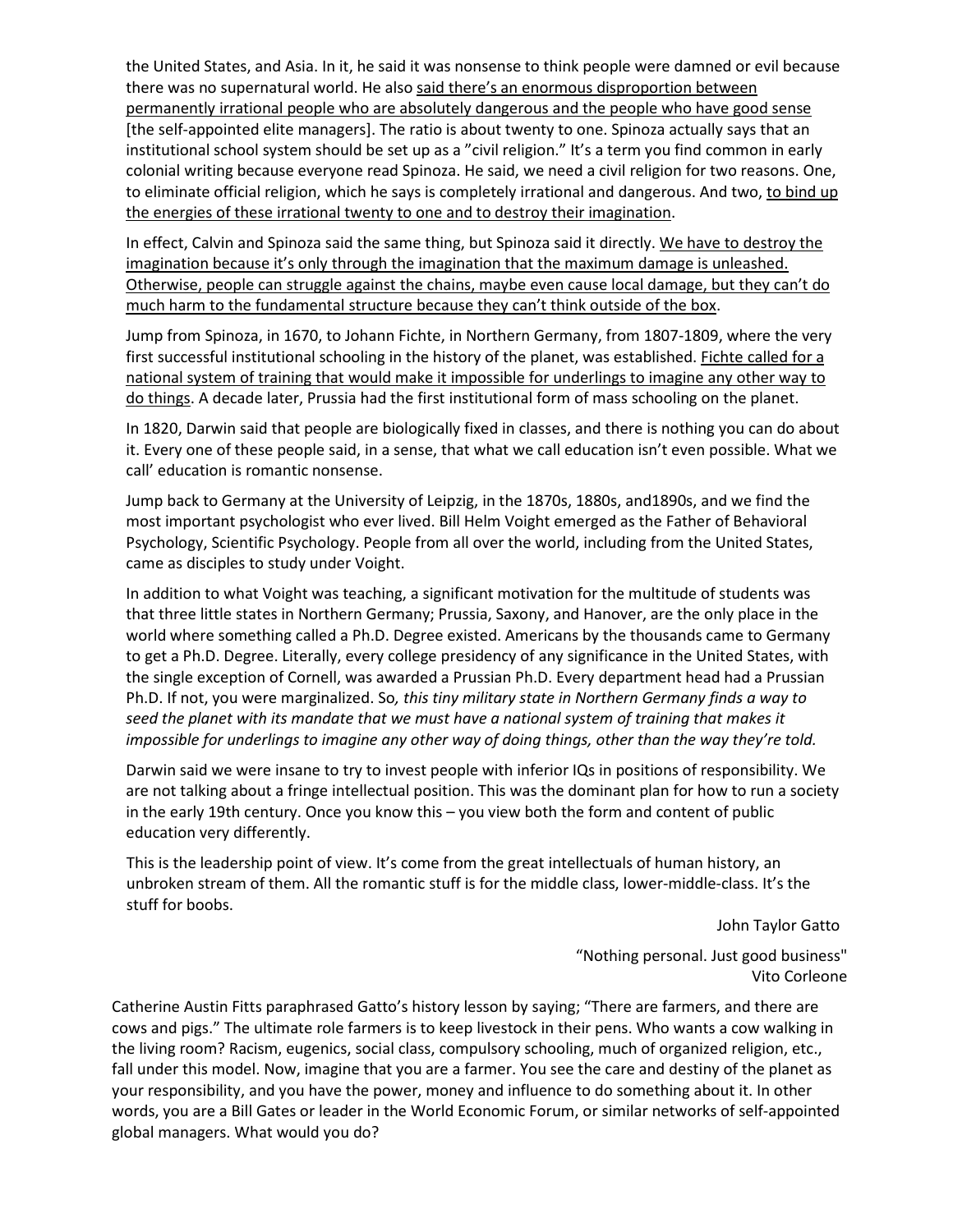Shaping the destiny of the planet involves predicting and controlling global food supplies, Monsanto comes to mind, healthcare, currency, education, water, the military and, of course, population. But the most challenging is population.

There is a long-held belief that human population is out of control, causing massive ecological destruction, changing the atmosphere, and must be reduced – a good thing – or so the story goes. Some call this a myth, like recycling.

## See<http://overpopulationisamyth.com/>

William McDonough, an architect and globally recognized leader in sustainable development and design, observed years ago that recycling was just a clever way to perpetuate bad design. The myth of recycling plastic keeps the industry going.

### <https://mcdonough.com/>

Depopulation implies eliminating large numbers of people; some say fifty to ninety percent. But preventing the birth of new generations is *a bad thing*, if you are not on the approved list.

#### [https://en.wikipedia.org/wiki/Georgia\\_Guidestones](https://en.wikipedia.org/wiki/Georgia_Guidestones)

*Depopulation is the most politically incorrect mission possible*, unspeakable at the levels deemed necessary to save the planet. Some say fifty to ninety percent. as a measure to save the planet. Any depopulation strategy must, therefore, be covert, hidden, carried out by pretending to be something else. The plan and its implementation must be covert, slow, unfolding over several generations, masked from direct cause and effect relationships and therefore blame, hidden from social awareness and resistance, immune to political consequence. Stealth biology is the key.

With the publication of Henry Kissinger's classified *National Security Study Memorandum, NSSM 200, Implications of Worldwide Population Growth, For U.S. Security and Overseas Interests, in December of 1974,* **The World Health Organization, UN and US Government agreed on the need for massive population reduction and Kissinger had the plan:** *Create Conditions for Fertility Decline, and Research to Improve Fertility Control Technology*. This was and continues to be official government and UN policy.

<http://www.scribd.com/doc/7423676/NSSM-200-Kissinger-Genocide-Report-1974>

This was followed by, "The Global 2000 Report to the President, to President Carter.

# <http://lawdigitalcommons.bc.edu/cgi/viewcontent.cgi?article=1792&context=ealr>

Here it must be emphasized that, unlike most of the Global 2000 study projections, the population projections assume *extensive policy changes and developments to reduce fertility rates*.

Think about it. You are responsible for the destiny of the planet. You are convinced that human population is out of control. You *must* implement steps to dramatically reduce future births and do so quietly, without arousing suspicion. What would you do? Redirect the post-Cold War bio-warfare industry to target civilians?

The World Health Organization has been working on infertility vaccines for decades. It is well known that the fertilized egg is recognized as a foreign body by the immune system. Nature produces a hormone, hCG, that prevents the immune system from attacking the egg as it attaches to the uterine wall. As the film, *Infertility; a Diabolical Agenda*, describes, that hormone is easily neutralized by combining beta hCG with tetanus toxoid, used in the common tetanus vaccine. Together they create anti-hCG antibodies. Squalene, another vaccine adjuvant, has a similar affect.

There is squalene in H1N1 vaccines licensed in Europe, but not yet in the U.S. That is not to say the vaccine manufacturers will not try to get the adjuvants inserted into vaccines in the future.

Barbara Loe Fisher, founder of the *[NVIC](http://www.nvic.org/)*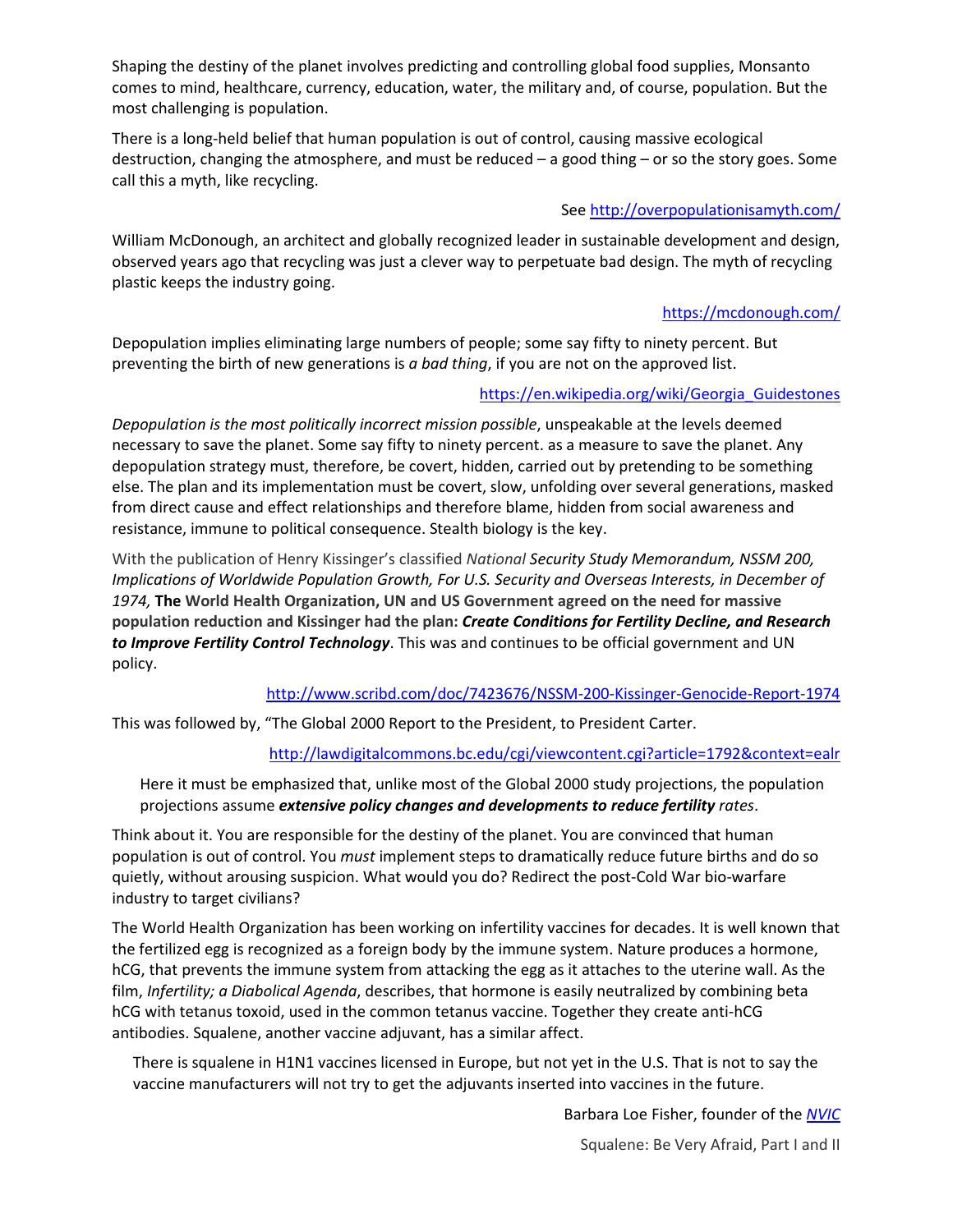## https://drrimatruthreports.com/squalene-be-afraid-part-i/

Squalene adjuvants are a key ingredient in a whole new generation of vaccines intended for mass immunization around the globe. Squalene is a kind of trigger for the real biological weapon: the immune system. "When the immune system's full repertoire of cells and antibodies starts attacking the tissues they are supposed to protect, the results can be catastrophic," writes Gary Matsumoto. His assessment is seconded by Dr. Pam Asa, "Oil adjuvants are the most insidious chemical weapon ever devised."

> Gary Matsumoto, Vaccine A-The Covert Government Experiment That's Killing our Soldiers and Why GI's are Only the First Victims

Also, consider Monsanto's terminator seeds. Genetic modification prevents seeds from reproducing. We know insects that eat genetically modified crops such as butterflies and bees, for example, have reproductive issues. Genetically modified foods present the risk challenges to human reproduction, as well.

Research on population control, preventing future births, is now being carried out secretly by biotech companies. In 2010, Dr. Ignacio Chapela, a University of California microbiologist, discovered that wild corn in remote parts of Mexico is contaminated with lab altered DNA. Chapela revealed that a spermicidal corn developed by a U.S. company is now being tested in Mexico. Males who unknowingly eat the corn produce non-viable sperm and are unable to reproduce . . . There are political and commercial interests that do not want the public to know this."

In the interview below, Chapela described how spermicide could easily end up in your cornflakes.

### <http://www.metroactive.com/bohemian/10.06.10/greenzone-1040.html>

"A study published in the *Journal of Toxicology in Vitro* has found that, even at very low levels, Monsanto's herbicide formula Roundup destroys testosterone and ultimately leads to male infertility. The findings add to the more than 25 other diseases known to be linked to Roundup, which include DNA damage, birth defects, liver dysfunction, and cancer.

For their study, Emilie Clair and her colleagues from the *Universite de Caen Basse-Normandie Institute of Biology,* in France, tested the effects of glyphosate, the active ingredient in Roundup, on testicular cells from rats. Ranging in dilution from one part per million (ppm) to 10,000 ppm, which accounts for varying exposure levels in real life situations, each of the tests revealed undeniable cell toxicity caused by Roundup.

The findings revealed that even *at one ppm, Roundup was responsible for causing severe endocrine disruption that reduced testosterone levels by 35 percent.* A one ppm exposure level is considered to be extremely low, and much lower than typical exposure levels in everyday environmental situations.

At higher exposure levels, Roundup was shown to induce testicular cell death in as little as one hour, and typically no later than 48 hours after exposure. And this is only acute toxicity. The study did not analyze the long-term effects of continual and repeated exposure to Roundup, which has already been shown to seep into rivers and groundwater supplies.

A study published in the journal *Reproductive Toxicology*, in 2007, found similar results. Tests with Roundup revealed that the ducks exposed to Roundup exhibited "alterations in the structure of the testis and epididymal (a part of the male reproductive system) region, as well as in the serum levels of testosterone and estradiol, with changes in the expression of androgen receptors restricted to the testis."

Contrary to claims made by Monsanto, there is truly no safe exposure level to Roundup. At typical exposure levels, it has been proven to destroy human cells and cause serious reproductive harm. At trace levels, it has been proven to severely disrupt proper hormonal function and lead to low testosterone in men."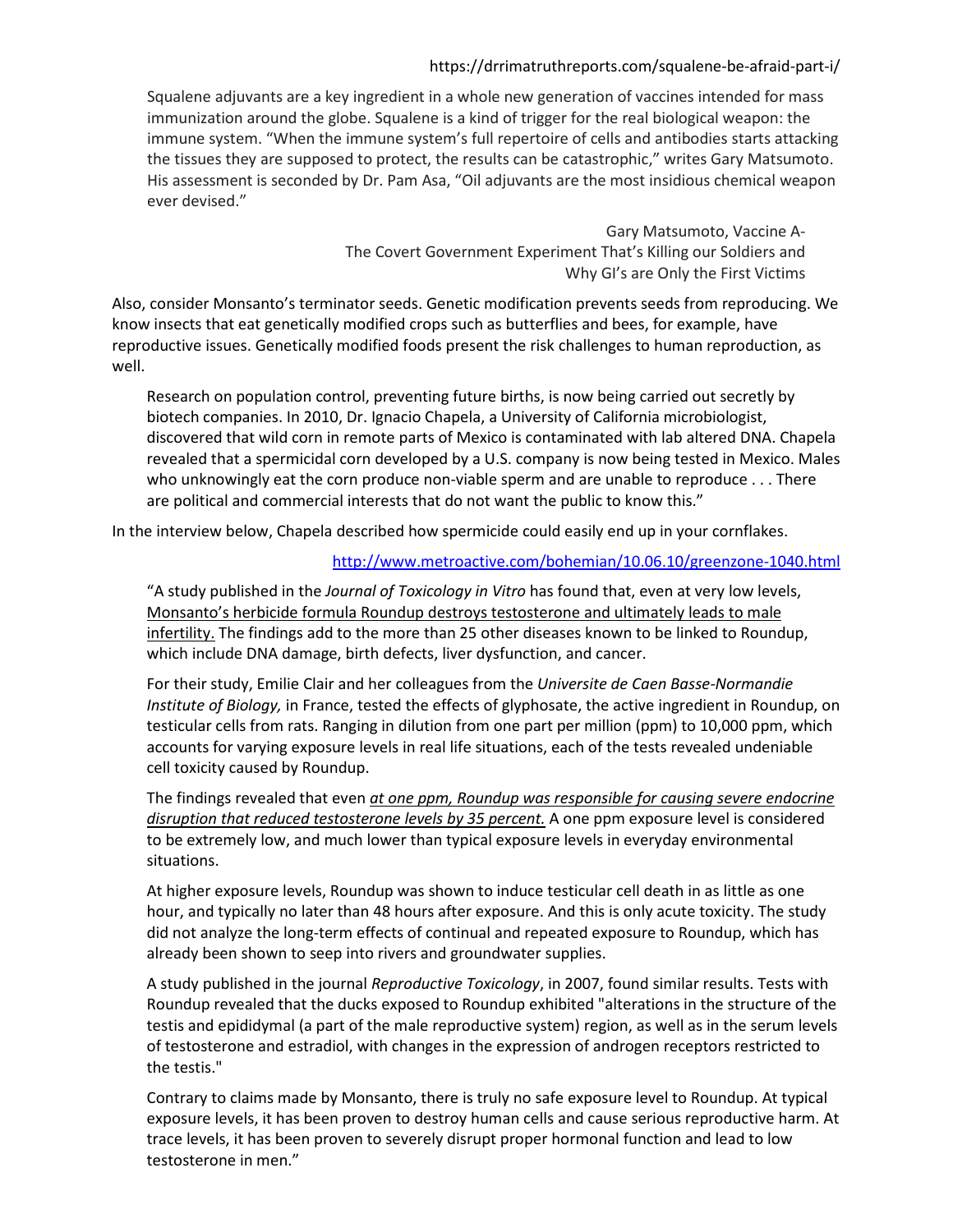#### [http://www.naturalnews.com/035135\\_Roundup\\_herbicide\\_testosterone.html](http://www.naturalnews.com/035135_Roundup_herbicide_testosterone.html)

Researchers from University of California, San Diego School of Medicine recently reported there has been a shocking increase in glyphosate exposure in recent decades and, subsequently, the level found in human urine. The researchers measured excretion levels of glyphosate and its metabolite aminomethylphosphonic acid in 100 participants from the *Rancho Bernardo Study of Healthy Aging*, which ran for twenty-three years, starting in 1993, the year before genetically engineered (GE) crops were introduced in the U.S.

As one would expect, the introduction of Roundup Ready GE crops led to a massive increase in the use of Roundup, the active ingredient of which is glyphosate. Glyphosate has also become a popular tool for desiccating non-GE grains, legumes and beans.

Glyphosate entered the U.S. market in 1974, just over two decades before GE crops were introduced. Data reveals that between 1974 and 2014, glyphosate use in the U.S. increased more than 250-fold. Globally, glyphosate use rose nearly fifteenfold since 1996, two years after the first GE crops hit the market.

At the start of the study, very few of the participants had detectable levels of glyphosate in their urine, but by 2016, 70 percent of them did. Overall, the prevalence of human exposure to glyphosate increased by 500 percent during the study period, 1993 to 2016, while actual levels of the chemical in people's bodies increased by an astounding 1,208 percent. (Mercola)

It seems inconceivable that our government and its agencies sworn to protect American citizens would secretly turn biological weapons against us. But, they do and have been for decades. Stealth biology is the key and stealth means we are intentionally misinformed, deceived, and distracted. Remember, this essay was originally published in 2012. Look at what we are experiencing in 2022.

> See Bill Moyers and Marti Kaplan the end of journalism. <http://billmoyers.com/segment/marty-kaplan-on-big-moneys-effect-on-big-media>

Big money and big media have coupled to create a "Disney World" of democracy in which TV shows, televised debates, even news coverage is being dumbed down, just as the volume is being turned up. The result is a public certainly more entertained, but less informed and personally involved than they should be, says Marty Kaplan, director of USC's Norman Lear Center and an entertainment industry veteran. Bill Moyers talks with Kaplan about how taking news out of the journalism box and placing it in the entertainment box is hurting democracy and allowing special interest groups to manipulate the system.

Edward L. Bernays coined the term, "engineering of consent," back in the 1920's to describe the how and why this is done.

"The conscious and intelligent manipulation of the organized habits and opinions of the masses is an important element in democratic society. Those who manipulate this unseen mechanism of society constitute an invisible government which is the true ruling power of our country… In almost every act of our daily lives, whether in the sphere of politics or business, in our social conduct or our ethical thinking, we are dominated by the relatively small number of persons… who understand the mental processes and social patterns of the masses. It is they who pull the wires which control the public mind."

Apparently, Kissinger's 1974 plan to *Create Conditions for Fertility Decline and Research to Improve Fertility Control Technology* continues behind the scenes.

MM

#### **Afterword**

The visionary, J. Krishnamurti observed: "We think the problem is out there, in the world. The problem is really inward, and we are unwilling to face this." The chaos, waste, human suffering, ecological collapse,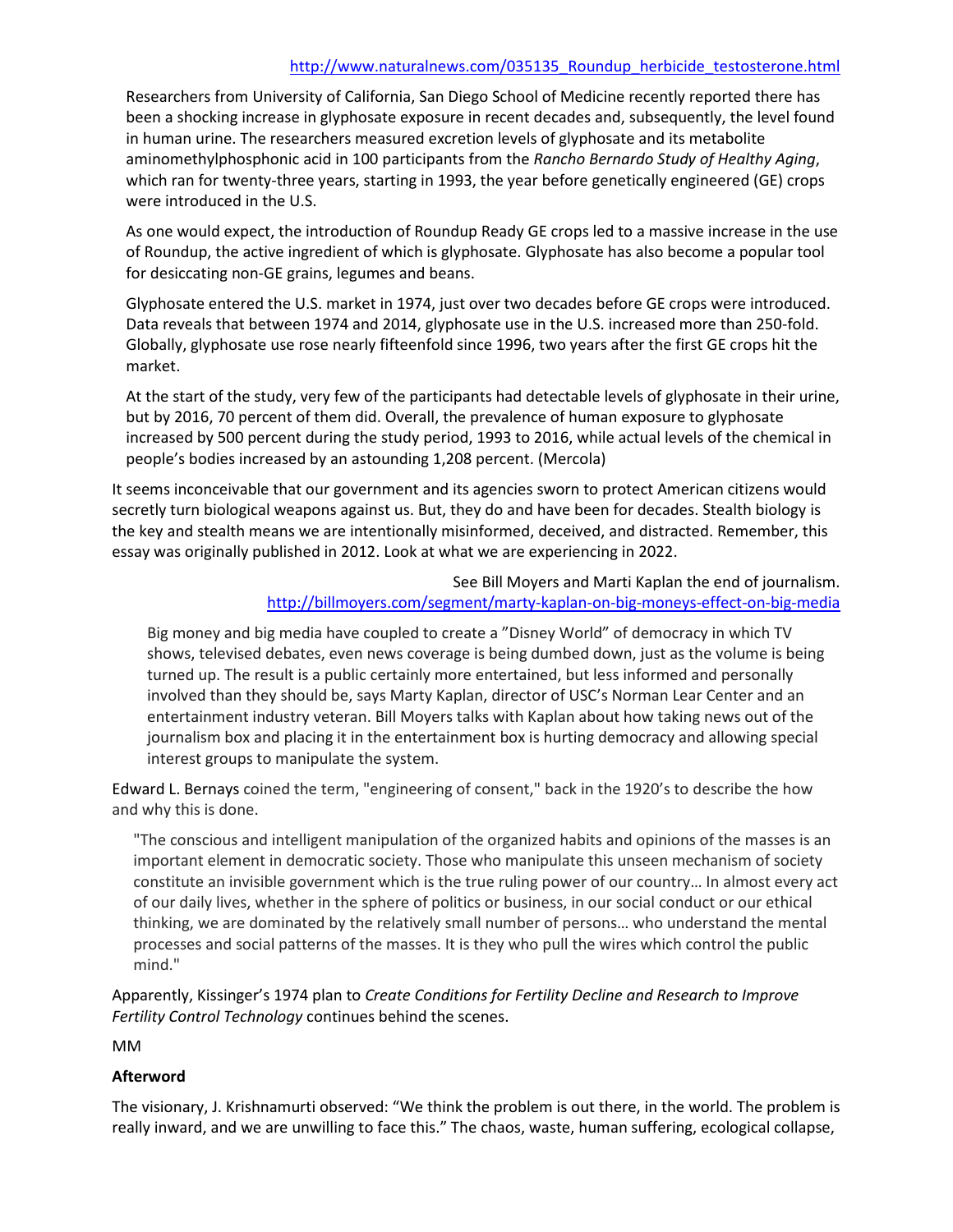and political, moral-ethical decay "out there," in the world we have created, is a failure of development, not resources or capacity.

When a pickpocket, politician or investment banker sees a saint, all he or she sees are private equity and stealth genocide as a solution. The same is true for the arrogant, self-appointed farmer-managers of the human race, brought up in the imagination-eating machine that John Taylor Gotto described above.

Century by century we have bread cultures of narcissistic, Nero's, rather than Marcus Aurelius, one of the most respected emperors in Roman history, causing the world to become more and more like the aggressive machines we use. From such a crippled self-worldview, the merging of life with machine appears utopian.

Colorblind, the dazzling shades of purple, midnight blue and flaming orange at sunset appear as dull shades of grey. The same is true of the vast and unlimited potentials of mind and heart that are now being colorblind by existing knowledge and intellectual hubris. Indeed, we reap what we sew, with each new generation not missing what they have lost.

Empower and support every woman to nurture her children and their play-garden communities, create learning environments that open and develop relationship sensitivity and organic capacities like kind touch, empathy, entangled ecological sensitivity, happiness, hope, creativity, resourcefulness and optimism. Very little of these will you find in compulsory schooling curriculums or in many homes filled with flickering screens. Upon this foundation of organic support build keen intellects, develop cooperative and equitable economic models that reward cooperation and entanglement with all life, instead of selfish-aggressive predators. This failure of personal human and societal development is what Krishnamurti meant when he said, " . . . the problem is really inward, and we are unwilling to face this."

In 1983, Ashley Montagu, author of fifty or more books on being human, described the creeping machinelike behavior of human beings as *Dehumanization*, which is the high priest at the altar of Technocracy, Transhumanism, and the Great Reset. R. W. Emerson, wrote, "Machinery is aggressive . . . "The weaver become the web, the machinist a machine."

Biographer Ernest Samuels writes of Henry Adams (1838-1918) an American historian and a descended from two U.S. Presidents; "In a time of alienation and deepening crisis, Adams saw the American Dream turning into a walking nightmare of the moral dilemmas of a capitalist society. He understood that science was making tremendous advances in the conquest of *Nature*, winning every battle in that age old conquest, as the odds were growing however, that a dehumanized mankind might lose the battle."

Writing thirty years ago, Montagu continues:

The victory of the mechanical equation over the organic principle was only the start of the modern process of dehumanization.

The mechanization of life could be complete only with the mechanization of man – that is, with his total and willing absorption into the system as a functioning unit.

The last refuge of the secret self, the deepest hidden recesses of spontaneity and freedom, must be infiltrated, subjugated, and recycled into conformity within the technological society. Man, in effect, had to be emptied out of essential humanity – in order to be restocked with artificial needs and scientifically conditioned reflexes. The dehumanization of man, initiated from without, would be finally accomplished from within, by a voluntary act of compliance and conversion.

Notoriously maladaptive, pathological, compulsively conformist, in behavior, hence intolerant of ambiguity and suspicious towards deviance, thus exhibiting diminished capacity for genuine feeling . . . and filled with substitute gratification; in one case "fun," and the other "violence."

Fed by the "graphic revolution," we become as other see us… We are the heirs and creatures of the videographic revolution. It has transformed both our outlook on the world and our insight into ourselves. Not only are we surrounded, distracted, bombarded, and massaged by audio-visual images, we are infatuated with them, addicted to them, and seduced by them.